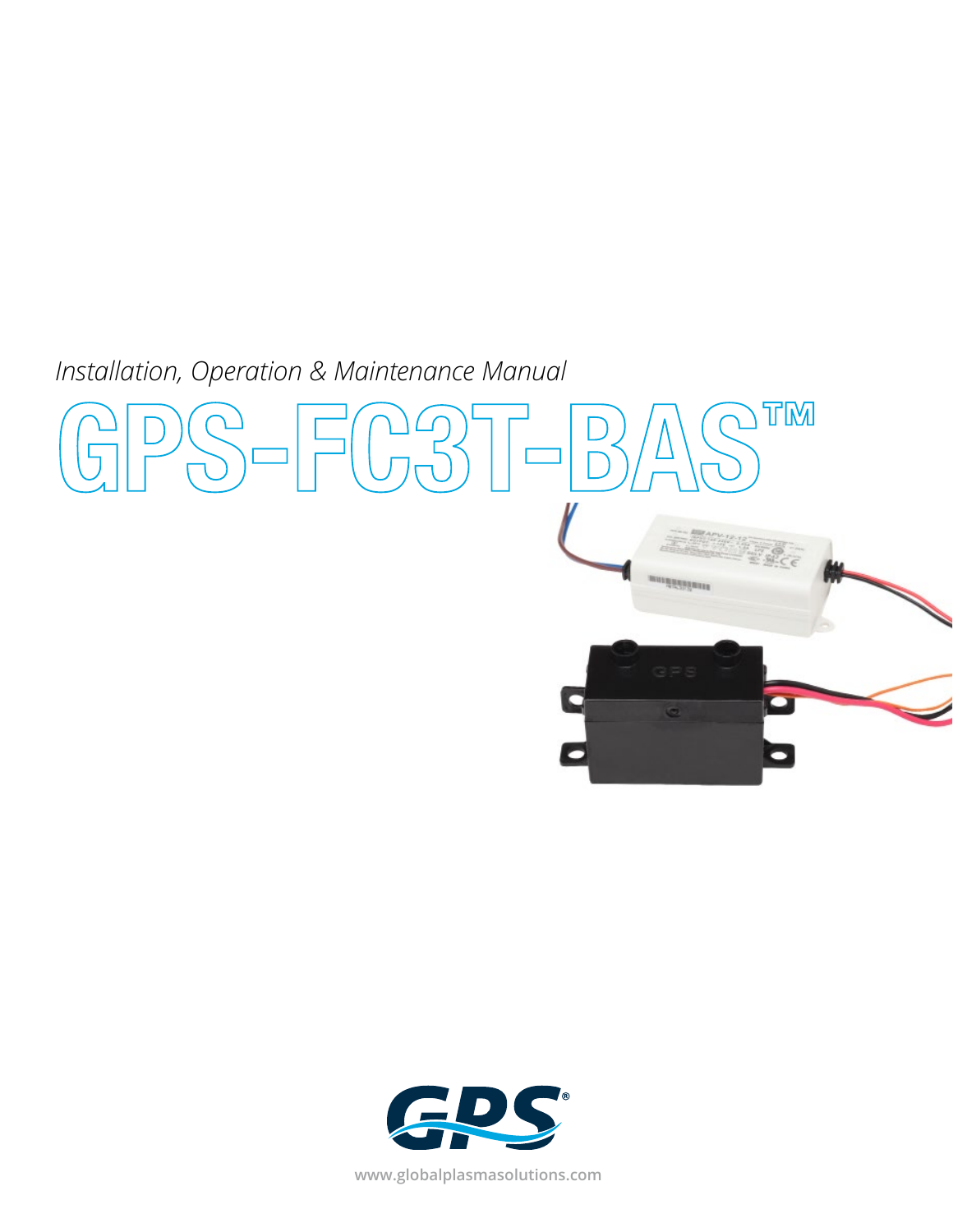Thank your choosing the GPS-FC-3T-BAS™ from Global Plasma Solutions. The GPS FC-3T-BAS is designed to be mounted inside of fan coils, heat pumps, ductless mini splits, and air handlers up to 3,200 CFM or 8 tons. There are BAS terminals provided.

### *Harware Provide by GPS*

- GPS-FC-3T-BAS unit
- APV-12-24 Power Supply
- Fuse

## *Harward Required by Installer*

- Mounting screws
- Electrical connectors
- Double sided tape

# *INSTALLATION LOCATION*

GPS recommends the GPS-FC-3T-BAS be installed downstream from the filter to prevent unnecessary build up of particulates on the carbon fiber needle tips. Below is a list of locations to mount the GPS- FC-3T-BAS in the preferred order.

- 1. Downstream from the filter, and prior to the blower and cooling coil. This helps prevent particulate build up and provides maximum bacteria control.
- 2. Downstream from the filter and the blower, prior to the cooling coil
- 3. Downstream from the filter, blower and coil,
- 4. Prior to the filter. Particulate build up will be greater, so cleaning will need to be done more frequently.

## *CAUTION: MAKE SURE POWER IS DISCONNCTED TO THE HVAC EQUIPMENT BEFORE INSTALLATION*

## *MECHANICAL INSTALLATION*

- 1. Select a location for installation. **The GPS-FC-3T-BAS needs to be perpendicular to the air flow** (air should flow past needles like a ball through the goal posts). The GPS-FC-3T-BAS should be mounted so that the needles are exposed to airstream.
- The ideal location on typical split systems is on the blower housing, the side opposite the blower motor. The housing of the GPS-FC-3T-BAS should be so that the needles extend slightly above the side of the blower housing.
- The ideal location for ceiling cassette units is on the fan side of the protective screen/ grill.
- The ideal location for mini split systems is after the filter and behind the coil, mounted to the wall plate.
- The ideal location for ducted module is on the intake side after the filter between the blower housings.
- 2. Secure the GPS-FC-3T-BAS, if attaching to sheet metal use self-taping screws if possible. **NOTE: Inspect the other side of sheet metal to make sure screws will not damage refrigerant lines, wires, or other components.** When attaching the GPS-FC-3T-BAS to a grill or screen nylon ties may be used.
- 3. The GPS-FC-3T-BAS needles should not be touching any metal surface or wires. Move and secure any wires that may contact the needles.

**!**

**!**

 *NOTE: THE NEEDLES MUST BE 2 INCHES AWAY FROM METAL SURFACES TO PREVENT ARCING*





Figure 1

**www.globalplasmasolutions.com**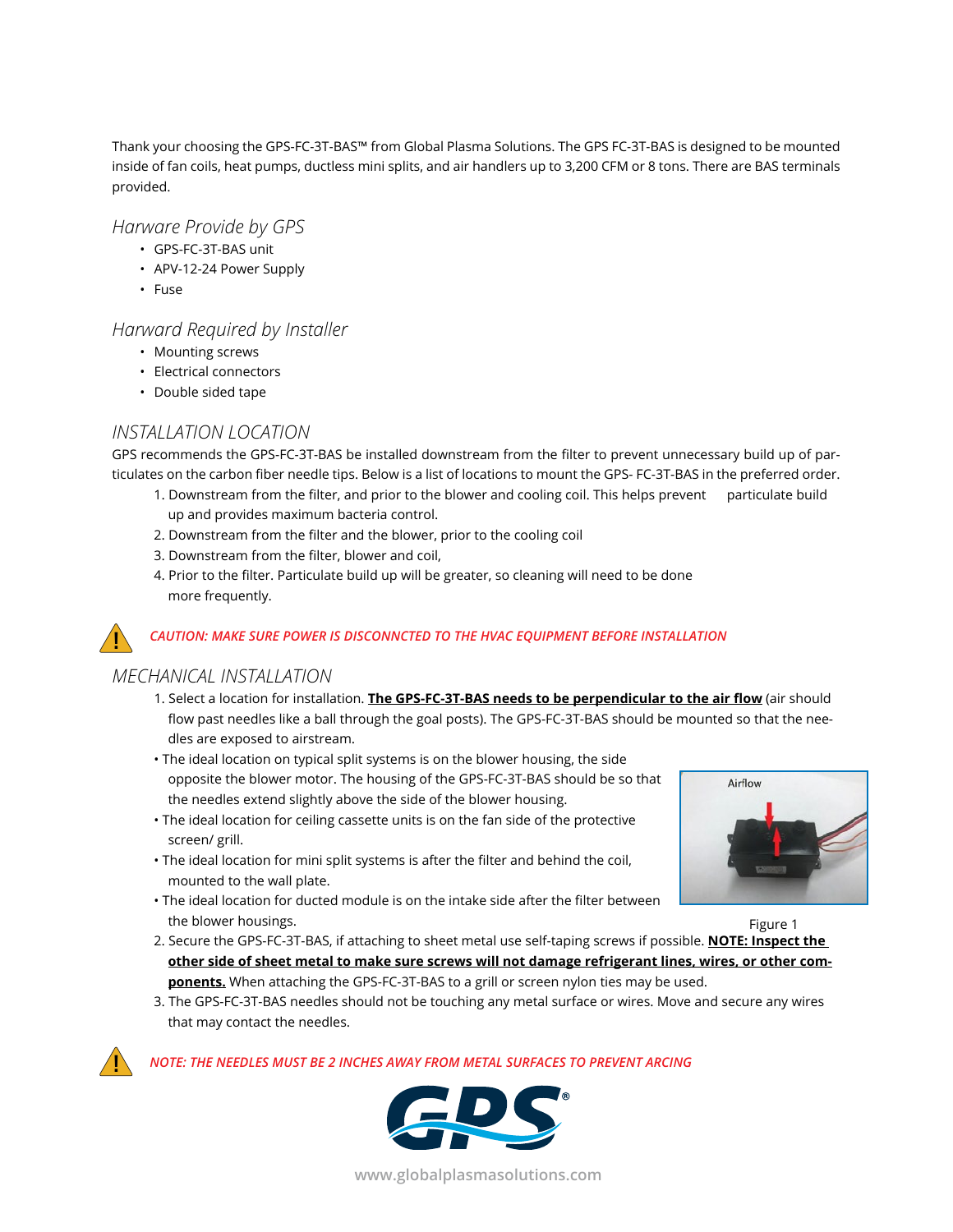# *Electrical Installation*



#### *CAUTION: MAKE SURE POWER IS DISCONNCTED TO THE HVAC EQUIPMENT BEFORE INSTALLATION*

Verify voltage of circuit the GPS-FC-3T-BAS is being connected.

- If 240VAC, see below "1. 240VAC Installation."
- If 120VAC, see below "2. 120 VAC Installation."

#### **1. 240VAC Installation:**

- Find a suitable location for the AVP-12-24. Secure it with self-tapping screws or double-sided tape.
- Route the wires so that they will not short, abrade, or damage other components.
- If not already done, connect the GPS-FC-3T-BAS to the low voltage side of AVP-12-24 (red and black wires) red to red and black to black.

APV-12-24

- Connect the high voltage side of AVP-12-24 (blue and brown wires) to the terminal block where the 240VAC wires enter HVAC unit.
- Connect the orange wires to the Building Automation System wires or terminals (if present). If no BAS system is present, then insulate ends of wires and insulate ends of wires and secure wires where they will not be  $\overline{a}$  amaged.

#### **2. 120VAC Installation:**

- Find a suitable location for the AVP-12-24. Secure it with self-tapping screws or double-sided tape.
- Route the wires so that they will not short, abrade, or damage other components.
- If not already done, connect the GPS-FC-3T-BAS to the low voltage side of AVP-12-24 (red and black wires) red to red and black to black.
- Connect the neutral leg of power to the blue wire. Connect the line or power leg to the brown wire.
- Connect the orange wires to the Building Automation System wires or terminals (if present). If no BAS system is present, then insulate ends of wires and secure wires where they will not be damaged.

### *Verification of Operation*

Verify the GPS-FC-3T-BAS and wiring are secure and wired for the correct voltage. Restore power to the HVAC equipment. The green indicator light on the FC-3 will illuminate. The BAS terminals will close. To verify output, take a non-contact voltage reader and place it near the needles it should indicate voltage.

### *Maintenance*

**!**

### *CAUTION: MAKE SURE POWER IS DICONNECTED BEFORE SERVICING*

The GPS-FC-3T-BAS requires very little maintenance. Over time particles will accumulate on the needles and they will need to be cleaned periodically. In most applications annual cleaning will suffice.

- 1. Turn power to the GPS-FC-3T-BAS off.
- 2. Gently brush the needles with a nylon brush (toothbrush will work).
- 3. Restore power to the GPS-FC-3T-BAS.